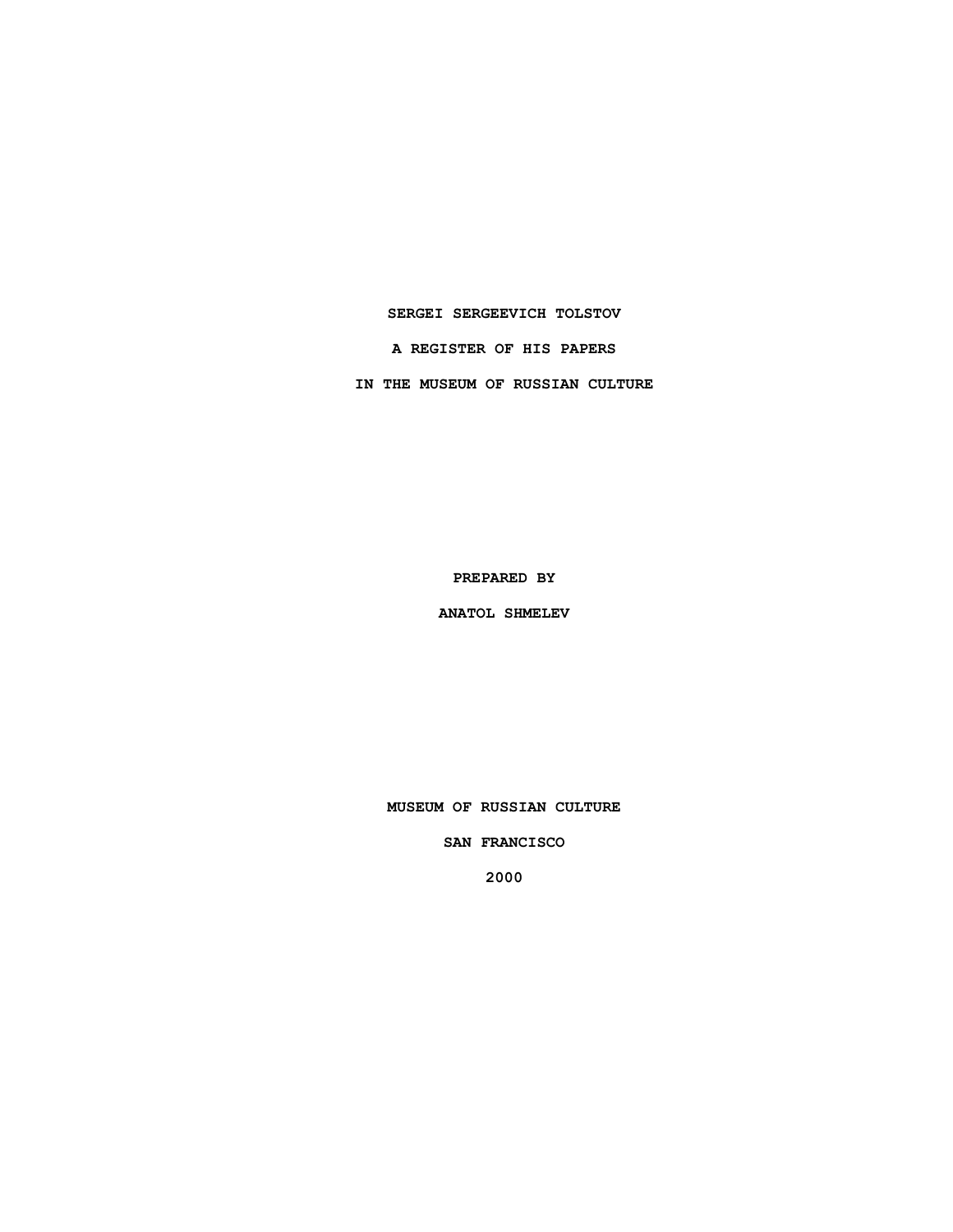# **SERGEI SERGEEVICH TOLSTOV**

## **BIOGRAPHICAL NOTE**

|            | 1881 February 13 (O.S.) Born, Kazanskaia guberniia, Russia                                                                                 |
|------------|--------------------------------------------------------------------------------------------------------------------------------------------|
| 1898       | Entered military service as a volunteer                                                                                                    |
| 1901       | Graduated Kazan' infantry military college                                                                                                 |
| 1904-1905  | Served in Russo-Japanese War with 6 <sup>th</sup> Eniseiskii polk                                                                          |
| 1914-1915  | Commanded mounted unit of 2 <sup>nd</sup> Siberian Rifle Division                                                                          |
| 1915-1916  | Battalion commander, 5 <sup>th</sup> Eastern Siberian Rifles                                                                               |
| 1917       | Commanded 15 <sup>th</sup> Siberian Reserve Regiment<br>Commanded 6 <sup>th</sup> Siberian Rifle Brigade<br>Commanded Krasnoiarsk garrison |
| 1918       | Commanded military and naval forces of the Maritime<br>District<br>Commandant, Vladivostok fortress                                        |
| 1919 April | Arrived, Shanghai, China                                                                                                                   |
| 1923       | Arrived, United States                                                                                                                     |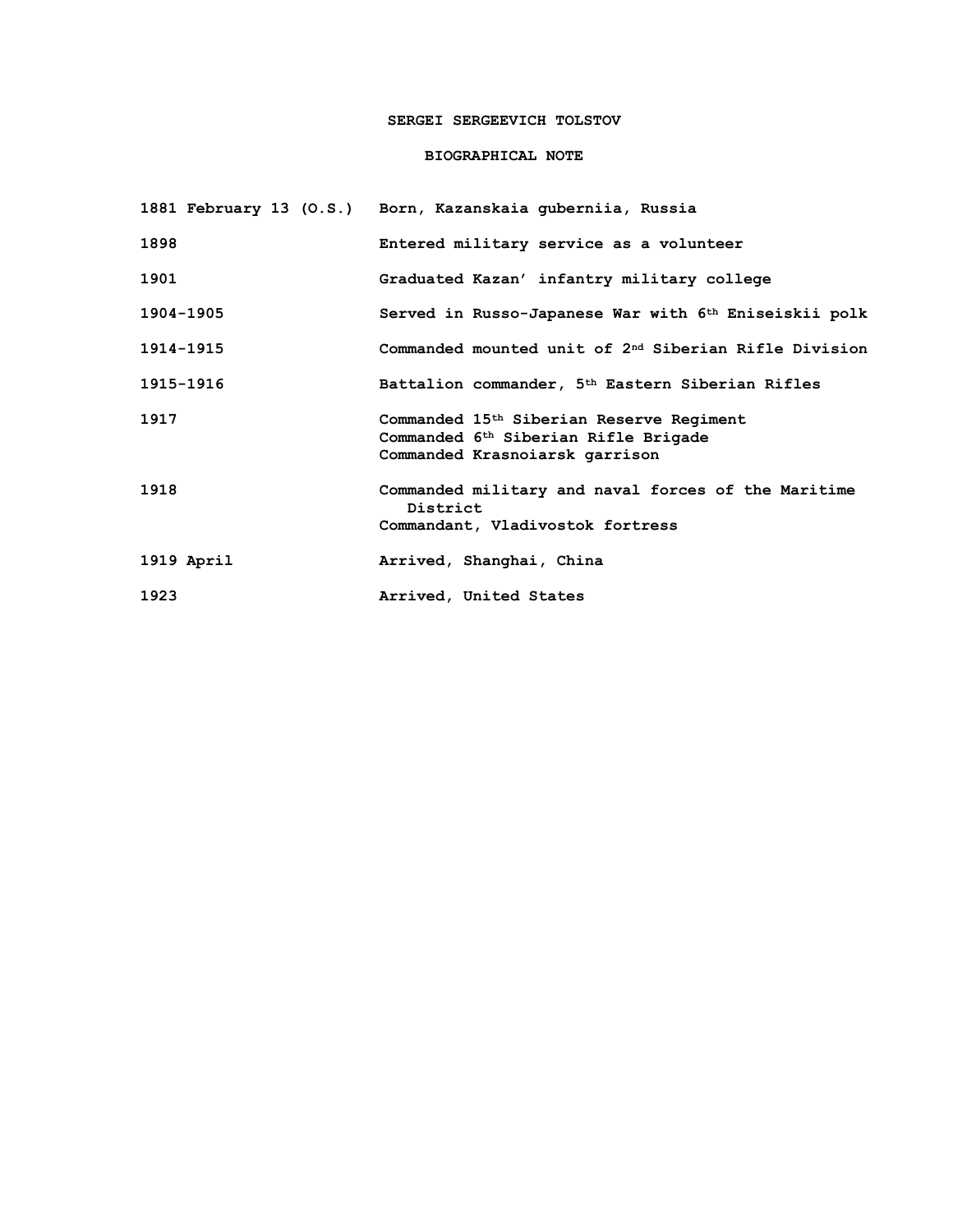#### **SCOPE AND CONTENT NOTE**

#### **SERGEI SERGEEVICH TOLSTOV PAPERS**

**The papers of Colonel Sergei Sergeevich Tolstov detail his military career during the First World War and Russian Civil War. They include orders, battlefield notes and descriptions of battles on the Austrian front of World War I, and in Siberia and the Far East (Vladivostok) during the period 1917- 1919. The correspondence is also largely of a military nature.**

**Detailed processing and preservation microfilming for these materials were made possible by a generous grant from the National Endowment for the Humanities and by matching funds from the Hoover Institution. The grant also provides depositing a microfilm copy in the Hoover Institution Archives. The original materials remain in the Museum of Russian Culture, San Francisco. A transfer table indicating corresponding box and reel numbers is appended to this register.**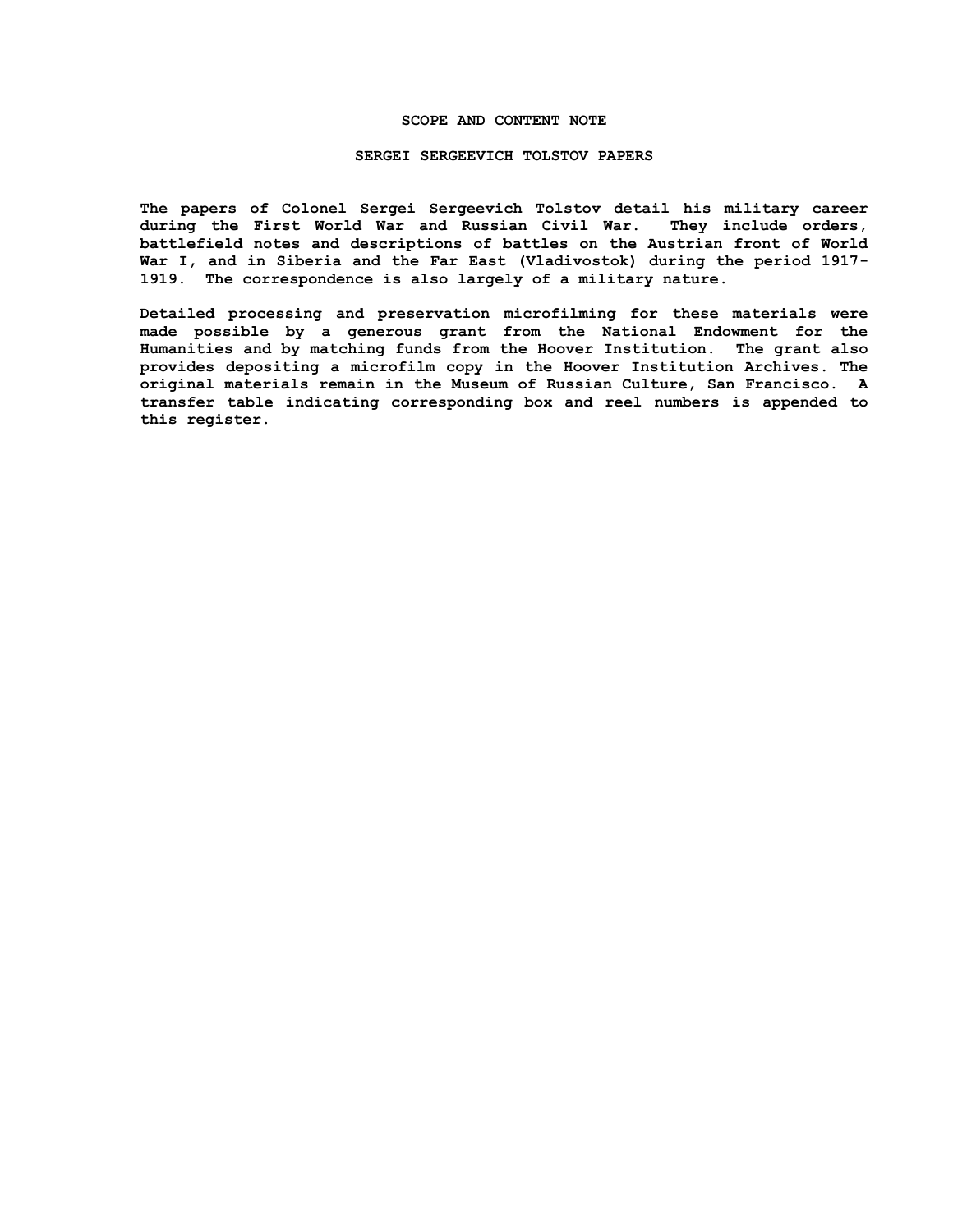# **REGISTER**

## **SERGEI SERGEEVICH TOLSTOV PAPERS**

## **SERIES DESCRIPTION:**

| Box Nos        | Series                                                                                                                                                                        |
|----------------|-------------------------------------------------------------------------------------------------------------------------------------------------------------------------------|
| 1              | BIOGRAPHICAL FILE, 1914-1933. Letters of recommendation,<br>military service records and other materials, arranged<br>alphabetically by physical form                         |
| 1              | CORRESPONDENCE, 1923-1938. Letters and cards from<br>unidentified individuals                                                                                                 |
| $1 - 2$        | SUBJECT FILE, 1914-1940. Correspondence, orders, military<br>service records, battle dispositions and field notes, and<br>other materials, arranged alphabetically by subject |
| $\overline{2}$ | PHOTOGRAPHS, 1910s-1930s(?). Sixteen prints depicting S.<br>S. Tolstov, other officers, scenes from the First World<br>War and unidentified individuals                       |